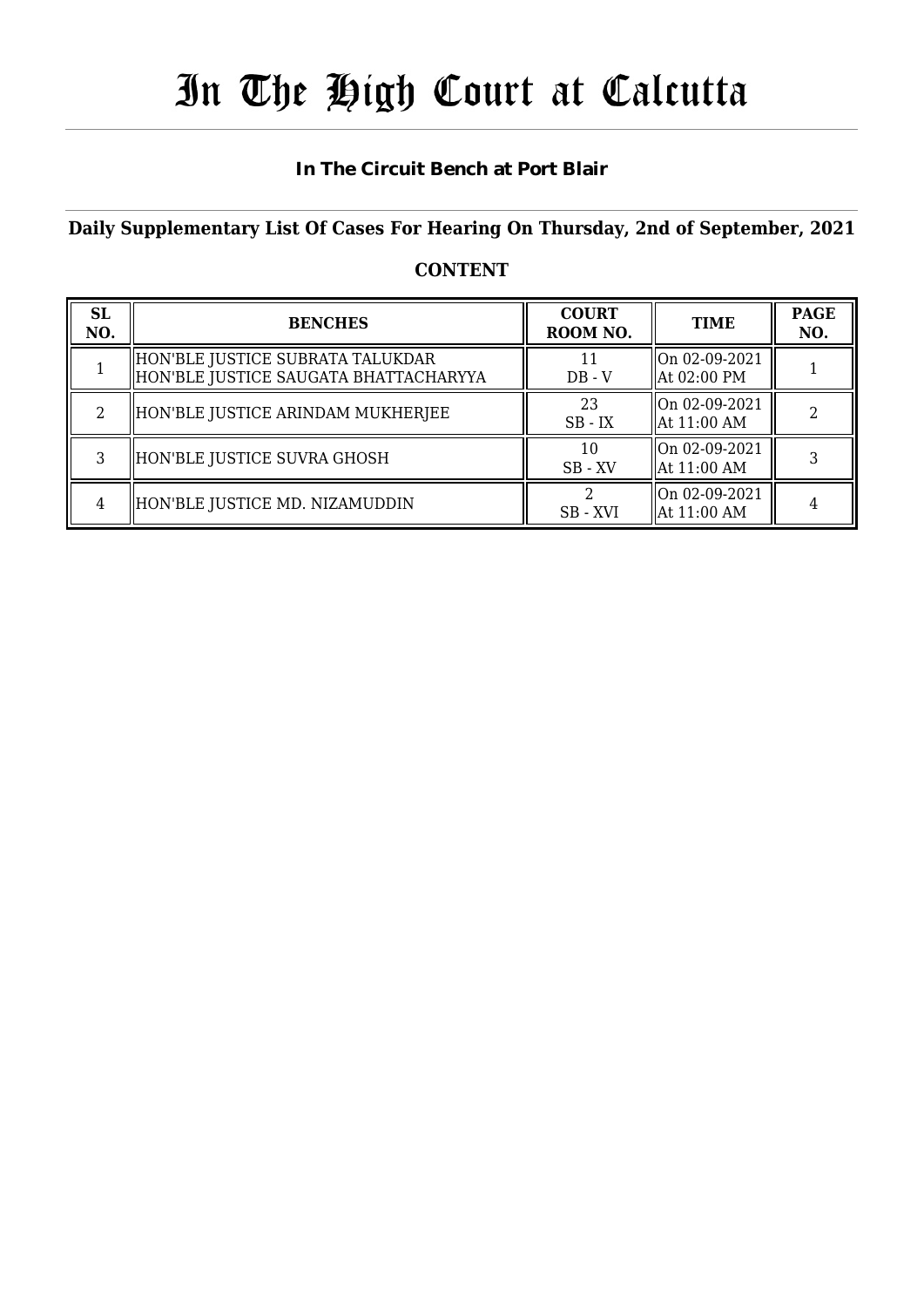

**DAILY CAUSELIST For Thursday The 2nd September 2021**

**COURT NO. 11**

**DIVISION BENCH (DB - V)**

**AT 2:00 PM**

**HON'BLE JUSTICE SUBRATA TALUKDAR HON'BLE JUSTICE SAUGATA BHATTACHARYYA (VIA VIDEO CONFERENCE)**

**FROM PRINCIPAL BENCH**

#### **FOR HEARING**

1 MA/16/2021 (Part Heard) (6 PBS) VS SANIYA SUBHASH THE ANDAMAN AND NICOBAR ADMINISTRATION

AND OTHERS

S.AJITH PRASAD KRISHNA RAO

IA NO: CAN/1/2021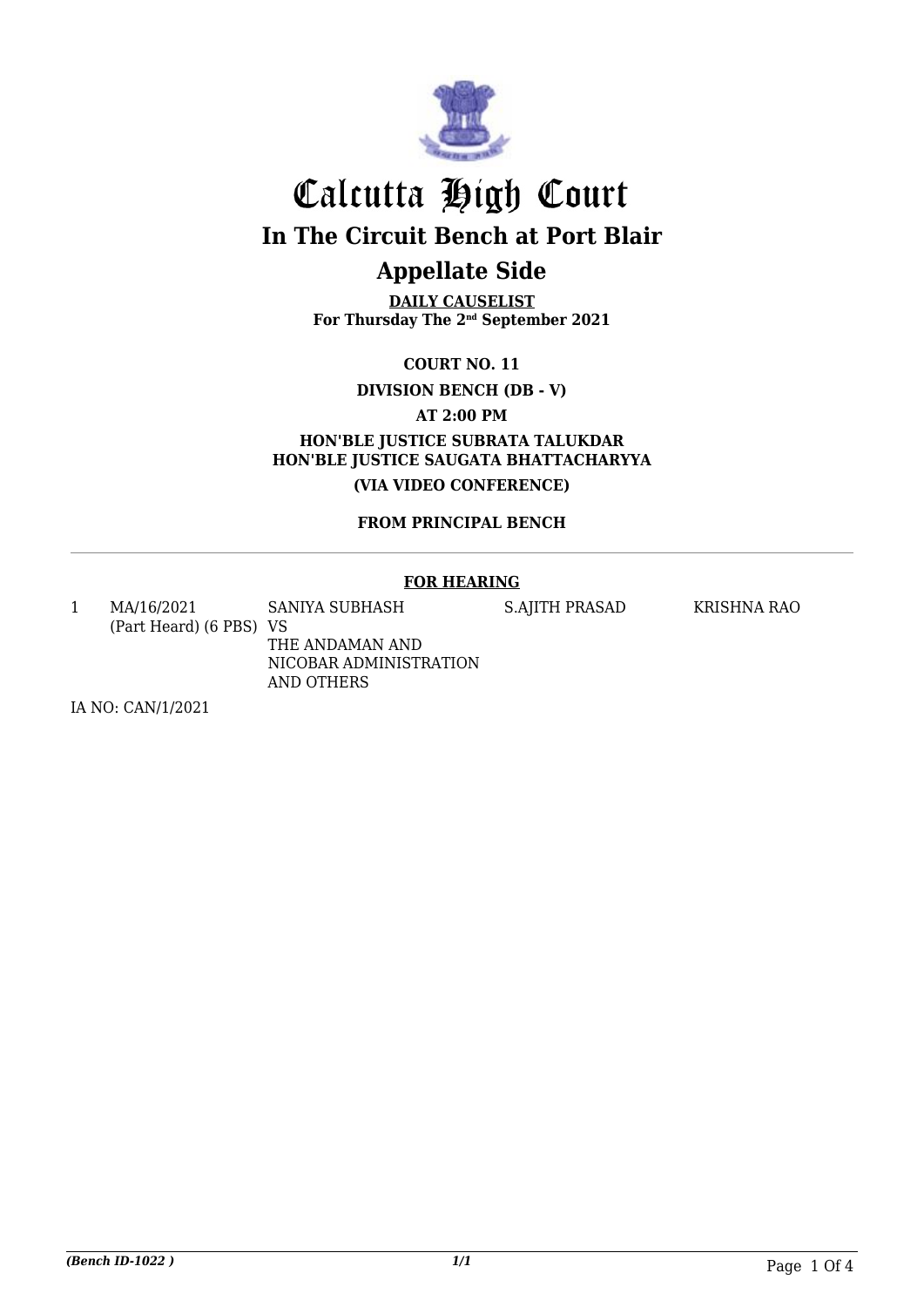

**DAILY CAUSELIST For Thursday The 2nd September 2021**

**COURT NO. 23 SINGLE BENCH (SB - IX) AT 11:00 AM HON'BLE JUSTICE ARINDAM MUKHERJEE**

#### **(VIA VIDEO CONFERENCE)**

#### **FROM PRINCIPAL BENCH**

#### **MOTION**

1 WPA/212/2021 SHAJAN T.OOMMEN VS ANDAMAN AND NICOBAR ADMINISTRATION

S.AJIT PRASAD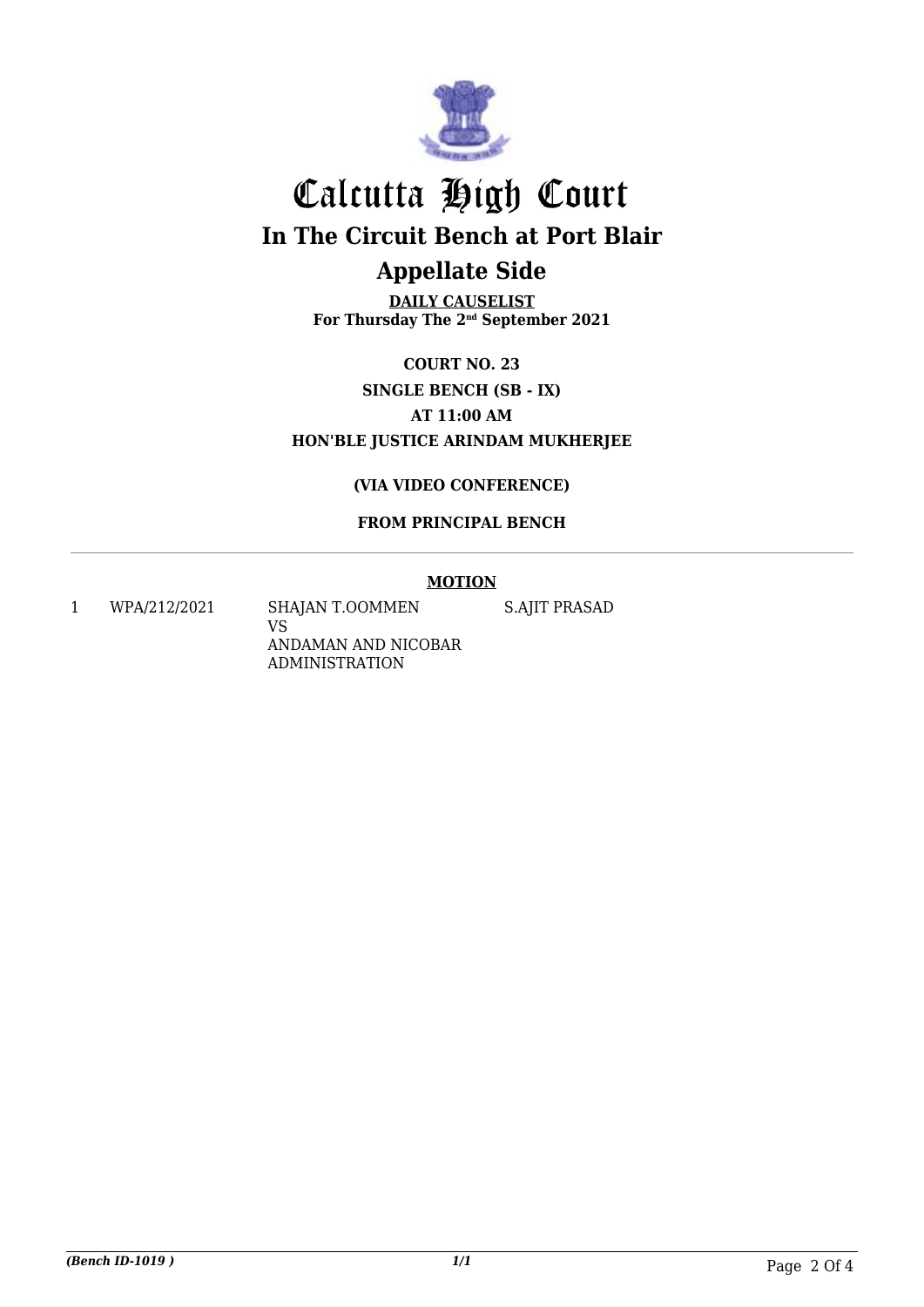

**DAILY CAUSELIST For Thursday The 2nd September 2021**

**COURT NO. 10 SINGLE BENCH (SB - XV) AT 11:00 AM HON'BLE JUSTICE SUVRA GHOSH**

#### **(VIA VIDEO CONFERENCE)**

#### **FROM PRINCIPAL BENCH**

#### **MOTION**

1 WPA/176/2021 SUSHEEL DIXIT VS THE DEPUTY COMMISSIONER GOPALA BINNU KUMAR 2 WPA/194/2021 ANDAMAN SARVAJANIK NIRMAN VIBAGH MAZDOOR SANGH AND ANOTHER VS THE LT. GOVERNOR AND **OTHERS** G.BINNU KUMAR